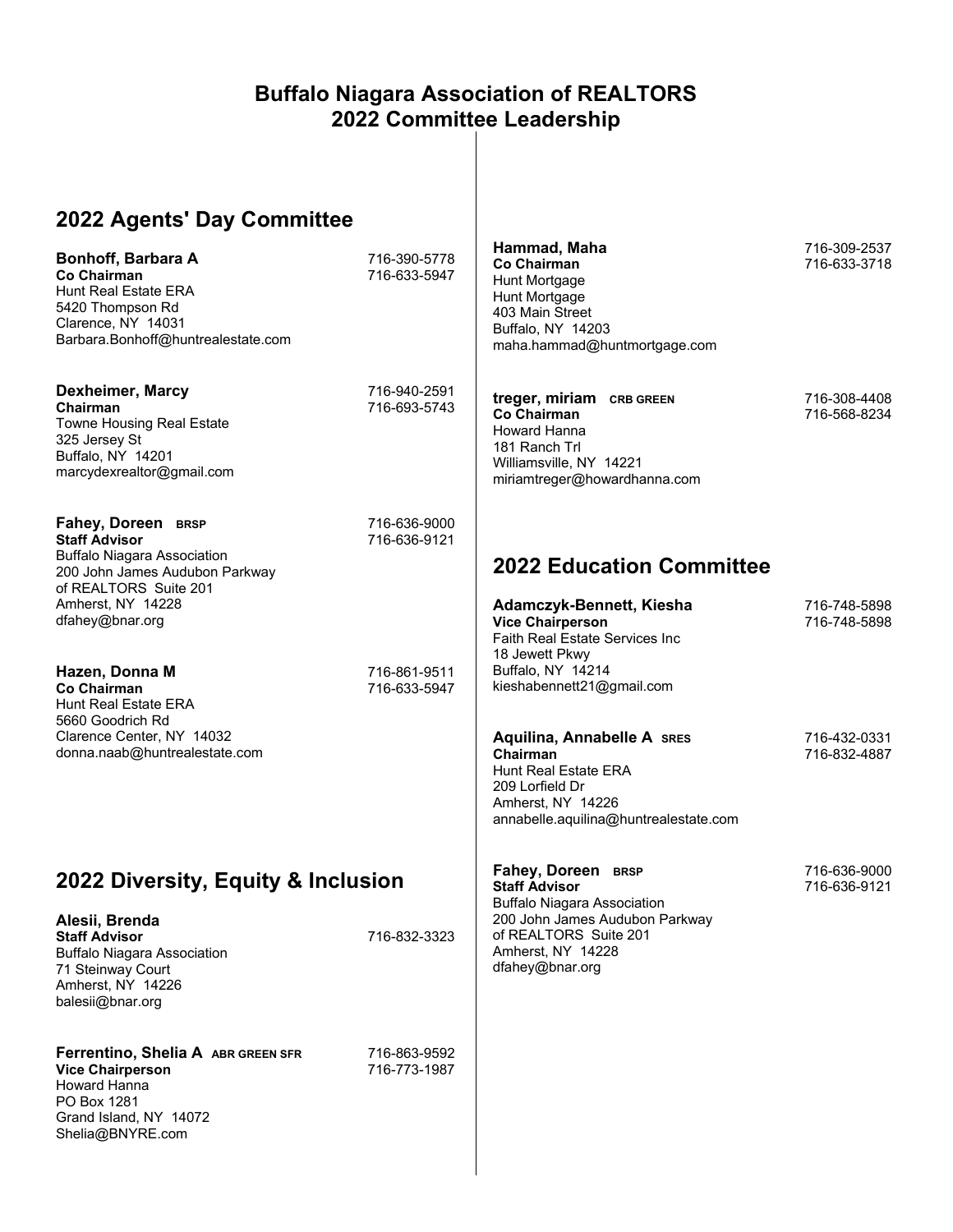## **2022 Forms & Contracts Committee**

| Delaney, Debra A BRSP<br><b>Vice Chairperson</b><br>716 Realty Group 2.0<br>296 Koenig Rd<br>Tonawanda, NY 14150<br>debra@716realty.com                                                           |                                   | 716-228-3598<br>716-743-9909 | Miller, Susan<br><b>Staff Advisor</b><br><b>Buffalo Niagara Association</b><br>200 John James Audubon Parkway<br>of REALTORS Suite 201<br>Amherst, NY 14228<br>smiller@bnar.org | 716-636-9000<br>716-636-9121 |
|---------------------------------------------------------------------------------------------------------------------------------------------------------------------------------------------------|-----------------------------------|------------------------------|---------------------------------------------------------------------------------------------------------------------------------------------------------------------------------|------------------------------|
| Fachko, Annette RCE<br><b>Staff Advisor</b><br><b>Buffalo Niagara Association</b><br>200 John James Audubon Parkway<br>of REALTORS Suite 201<br>Amherst, NY 14228<br>afachko@bnar.org             |                                   | 716-636-9000<br>716-636-9121 | Nalbone, Pam<br><b>Staff Advisor</b><br><b>Buffalo Niagara Association</b><br>200 John James Audubon Parkway<br>of REALTORS Suite 201<br>Amherst, NY 14228<br>pnalbone@bnar.org | 716-636-9000<br>716-636-9121 |
| Laurendi, Vienna BRSP<br>Chairman<br>Howard Hanna<br>150 Colonial Dr<br>Grand Island, NY 14072<br>Vienna@Laurendi.com                                                                             |                                   | 716-430-5118                 | Rothschild, Christie L GRI<br><b>Vice Chairperson</b><br><b>MJ Peterson Real Estate</b><br>155 Old Lyme Dr Apt 4<br>Williamsville, NY 14221<br>crothschild@mjpeterson.com       | 716-479-5638<br>716-636-6808 |
| <b>Melchiorre, Danielle</b><br><b>Staff Advisor</b><br><b>Buffalo Niagara Association</b><br>200 John James Audubon Parkway<br>of REALTORS Suite 201<br>Amherst, NY 14228<br>dmelchiorre@bnar.org |                                   | 716-636-9000<br>716-636-9121 | <b>Winklhofer, Amy A</b><br>Chairman<br><b>CENTURY 21 Winklhofer</b><br>8450 Main St<br>Clarence Office<br>Williamsville, NY 14221<br>amywinks@c21wink.com                      | 716-830-7485<br>716-565-1878 |
|                                                                                                                                                                                                   | 2022 Government Affairs Committee |                              | <b>2022 Mediation Committee</b>                                                                                                                                                 |                              |
| Alesii, Brenda<br><b>Staff Advisor</b><br><b>Buffalo Niagara Association</b><br>71 Steinway Court<br>Amherst, NY 14226<br>balesii@bnar.org                                                        |                                   | 716-832-3323                 | Avery, Lisa B<br><b>Vice Chairperson</b><br>Howard Hanna<br>68 Charlotte Ave<br>Hamburg, NY 14075<br>LisaAvery@howardhanna.com                                                  | 716-867-8388<br>716-648-7882 |
| Ciminelli, Michael A<br>Chairman<br>716 Realty Group 2.0<br>3834 Barrett Dr<br>North Tonawanda, NY 14120<br>mciminelli57@gmail.com                                                                |                                   | 716-830-4271<br>716-362-2369 | Delgaty, Marcie A<br>Chairman<br>Howard Hanna<br>51 Frances St<br>Tonawanda, NY 14150<br>MoveWithMarcie@gmail.com                                                               | 716-998-3971<br>716-689-2450 |
| Green, J. Gerard<br><b>Vice Chairperson</b><br><b>RE/MAX Precision</b><br>72 Hamburg St<br>East Aurora, NY 14052<br>jgerard.green@remax.net                                                       |                                   | 716-866-8307                 | Miller, Susan<br><b>Staff Advisor</b><br><b>Buffalo Niagara Association</b><br>200 John James Audubon Parkway<br>of REALTORS Suite 201<br>Amherst, NY 14228<br>smiller@bnar.org | 716-636-9000<br>716-636-9121 |

**2022 Grievance Committeee**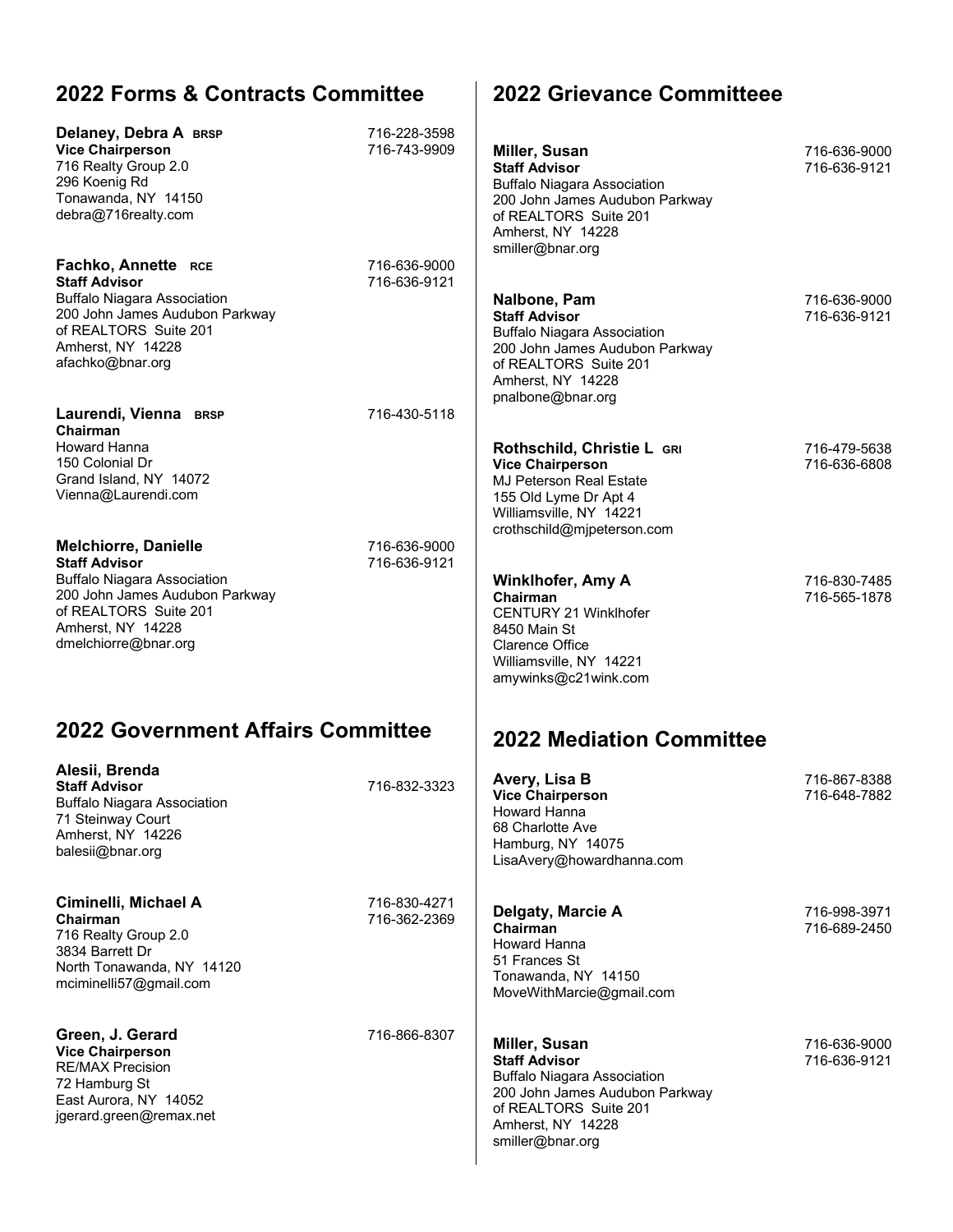| Nalbone, Pam<br><b>Staff Advisor</b><br><b>Buffalo Niagara Association</b><br>200 John James Audubon Parkway<br>of REALTORS Suite 201<br>Amherst, NY 14228<br>pnalbone@bnar.org                                                                                                                                                                                    | 716-636-9000<br>716-636-9121                                 | Llewellyn, Bret D<br><b>Co Chairman</b><br><b>MJ Peterson Real Estate</b><br>1350 N French Rd<br>Amherst, NY 14228<br>callbrettherealtor@gmail.com                                                                                                                                                                                                                 | 716-909-1785<br>716-636-6808                                 |
|--------------------------------------------------------------------------------------------------------------------------------------------------------------------------------------------------------------------------------------------------------------------------------------------------------------------------------------------------------------------|--------------------------------------------------------------|--------------------------------------------------------------------------------------------------------------------------------------------------------------------------------------------------------------------------------------------------------------------------------------------------------------------------------------------------------------------|--------------------------------------------------------------|
| <b>2022 Nominating Committee</b><br>Norman, Deborah EPRO<br><b>Staff Advisor</b><br><b>Buffalo Niagara Association</b><br>200 John James Audubon Parkway<br>of REALTORS Suite 201<br>Amherst, NY 14228<br>dnorman@bnar.org<br>Wesser, Amber D EPRO<br>Chairman<br>Hunt Real Estate ERA<br>7040 Versailles Rd<br>Derby, NY 14047<br>amber.wesser@huntrealestate.com | 716-636-9000<br>716-636-9121<br>716-864-6710<br>716-675-1570 | Miller, Susan<br><b>Staff Advisor</b><br><b>Buffalo Niagara Association</b><br>200 John James Audubon Parkway<br>of REALTORS Suite 201<br>Amherst, NY 14228<br>smiller@bnar.org<br>Nalbone, Pam<br><b>Staff Advisor</b><br><b>Buffalo Niagara Association</b><br>200 John James Audubon Parkway<br>of REALTORS Suite 201<br>Amherst, NY 14228<br>pnalbone@bnar.org | 716-636-9000<br>716-636-9121<br>716-636-9000<br>716-636-9121 |
|                                                                                                                                                                                                                                                                                                                                                                    |                                                              | <b>2022 REALTOR Issues Committee</b><br><b>Collins, Tamika</b>                                                                                                                                                                                                                                                                                                     | 716-603-3428                                                 |
| 2022 Professional Standards<br><b>Committee</b><br>Brazeau, Brenda A SRES<br>Co Chairman<br><b>Coldwell Banker Integrity Real</b><br>971 N Brookside Dr<br>Lewiston, NY 14092<br>brenda.brazeau@cbintegrity.com                                                                                                                                                    | 716-870-3273                                                 | <b>Vice Chairperson</b><br>MootryMurphy&BurginRealtyGroup<br>7 Newport Ave<br>Buffalo, NY 14216<br>tmurphy@mmbhomesellers.com<br>Cunningham, Brendan J BRSP<br>Chairman<br>716 Realty Group 2.0                                                                                                                                                                    | 716-818-2526                                                 |
| Delgaty, Marcie A<br><b>Co Chairman</b><br><b>Howard Hanna</b><br>51 Frances St                                                                                                                                                                                                                                                                                    | 716-998-3971<br>716-689-2450                                 | 25 Bloomfield Ave<br>Buffalo, NY 14220<br>brendan@716realty.com<br>Fachko, Annette RCE                                                                                                                                                                                                                                                                             | 716-636-9000                                                 |
| Tonawanda, NY 14150<br>MoveWithMarcie@gmail.com<br><b>Gerrity, Neil R</b><br><b>Co Chairman</b><br><b>WNY Metro Roberts Realty</b>                                                                                                                                                                                                                                 | 716-866-5436                                                 | <b>Staff Advisor</b><br><b>Buffalo Niagara Association</b><br>200 John James Audubon Parkway<br>of REALTORS Suite 201<br>Amherst, NY 14228<br>afachko@bnar.org                                                                                                                                                                                                     | 716-636-9121                                                 |
| 302 Buffalo St<br><b>WNY Metro Roberts Realty</b><br>Hamburg, NY 14075<br>neil@metroroberts.com                                                                                                                                                                                                                                                                    |                                                              | <b>Melchiorre, Danielle</b><br><b>Staff Advisor</b><br><b>Buffalo Niagara Association</b><br>200 John James Audubon Parkway<br>of REALTORS Suite 201<br>Amherst, NY 14228<br>dmelchiorre@bnar.org                                                                                                                                                                  | 716-636-9000<br>716-636-9121                                 |